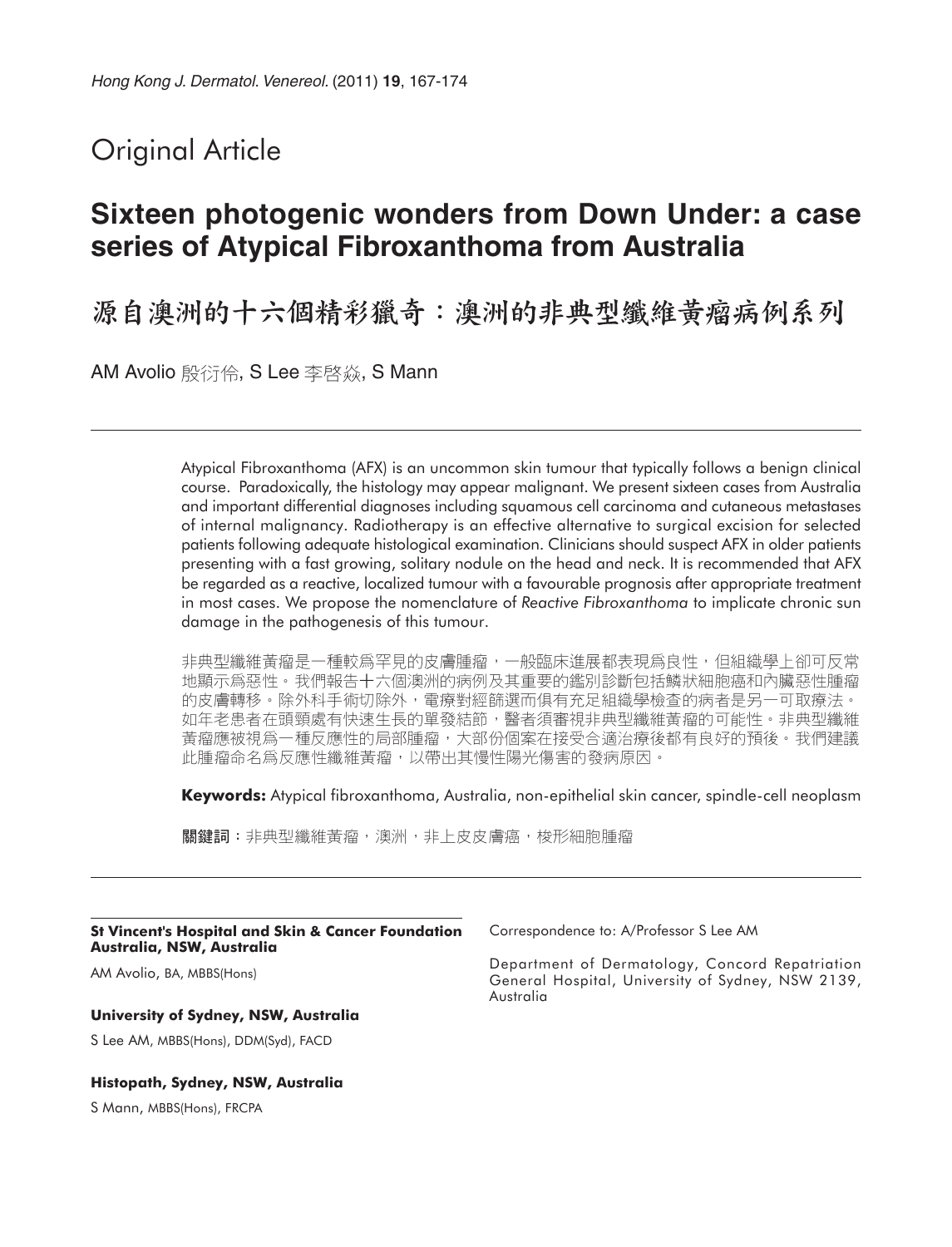## **Case series**

Sixteen patients were identified by the senior author (SL) between September 2006 and February 2011. Atypical Fibroxanthoma (AFX) was diagnosed in each case by haematoxylin and eosin (H&E) staining and immunohistochemical (IHC) staining of paraffin-embedded specimens. The clinical details, relevant history and management for each patient are summarized in Table 1. Four patient cases are outlined in detail below.

| Case           | Age/       | <b>Site</b>               | <b>Size</b>    | <b>Initial</b>                       | <b>Relevant</b>                                                               | <b>Management and</b>                                        |
|----------------|------------|---------------------------|----------------|--------------------------------------|-------------------------------------------------------------------------------|--------------------------------------------------------------|
|                | <b>Sex</b> |                           | (mm)           | diagnosis                            | history                                                                       | outcome                                                      |
| $\mathbf{1}$   | 82/M       | Scalp                     | $9 \times 7$   | <b>AFX</b>                           | Surgery declined                                                              | Superficial Radiotherapy<br>(10 Gray total)                  |
| $\overline{2}$ | 78/F       | Chest,<br>upper           | $10 \times 5$  | <b>AFX</b>                           | Lung cancer                                                                   | Excision; deceased<br>(unrelated cause)                      |
| 3              | 75/M       | Cheek,<br>right           | $5 \times 4$   | <b>AFX</b>                           | Previous BCC, right cheek;<br>Radiotherapy to right cheek                     | Excision                                                     |
| 4              | 90/M       | Scalp                     | $7 \times 2$   | <b>AFX</b>                           | No significant history                                                        | Biopsy only; deceased<br>(unrelated cause)                   |
| 5              | 84/M       | Scalp                     | $17 \times 18$ | <b>AFX</b>                           | Adjacent BCC                                                                  | Excision                                                     |
| 6              | 74/M       | Scalp                     | 27 x 20        | SCC                                  | Previous MFH                                                                  | Excision; subsequent scalp<br>SCC proximal to site<br>of AFX |
| 7              | 81/M       | Scalp                     | $5 \times 3$   | <b>AFX</b>                           | Melanoma 15 years prior;<br>BCC on left flank at presentation                 | Excision                                                     |
| 8              | 81/M       | Scalp                     | 6 x 3          | 'Pseudoangio-<br>sarcomatous' lesion | No significant history                                                        | Excision; final diagnosis<br><b>AFX</b>                      |
| 9              | 80/M       | Scalp                     |                |                                      | 40 x 35 Clear-cell AFX Previous NMSC; on warfarin                             | Excision; deceased<br>(unrelated cause)                      |
| 10             | 78/M       | Earlobe,<br>right         | $15 \times 7$  | <b>AFX</b>                           | Previous NMSC                                                                 | Excision                                                     |
| 11             | 81/M       | Scalp                     | $20 \times 18$ | Non-specific                         | Topical 5-fluorouracil<br>treatment to the scalp<br>prior to detection of AFX | Excision                                                     |
| 12             | 81/M       | Earlobe, 14 x 10<br>left  |                | <b>AFX</b>                           | No significant history                                                        | Excision                                                     |
| 13             | 59/M       | Forehead, 12 x 6<br>right |                | <b>AFX</b>                           | No significant history                                                        | Excision                                                     |
| 14             | 82/F       | Nose                      | $5 \times 3$   | <b>AFX</b>                           | Greek heritage                                                                | Excision                                                     |
| 15             | 82/M       | Scalp                     | $6 \times 6$   | <b>AFX</b>                           | Low-dose prednisone<br>ceased one year prior to<br>diagnosis of AFX           | Shave excision                                               |
| 16             | 83/M       | Thigh,<br>left            | $35 \times 25$ | <b>AFX</b>                           | Previous NMSC                                                                 | Excision                                                     |

AFX=Atypical Fibroxanthoma; BCC=Basal Cell Carcinoma; SCC=Squamous Cell Carcinoma; NMSC=Non-melanoma skin cancer; M=Male; F=Female

**Table 1.** Clinical details for sixteen patients with a final histological diagnosis of Atypical Fibroxanthoma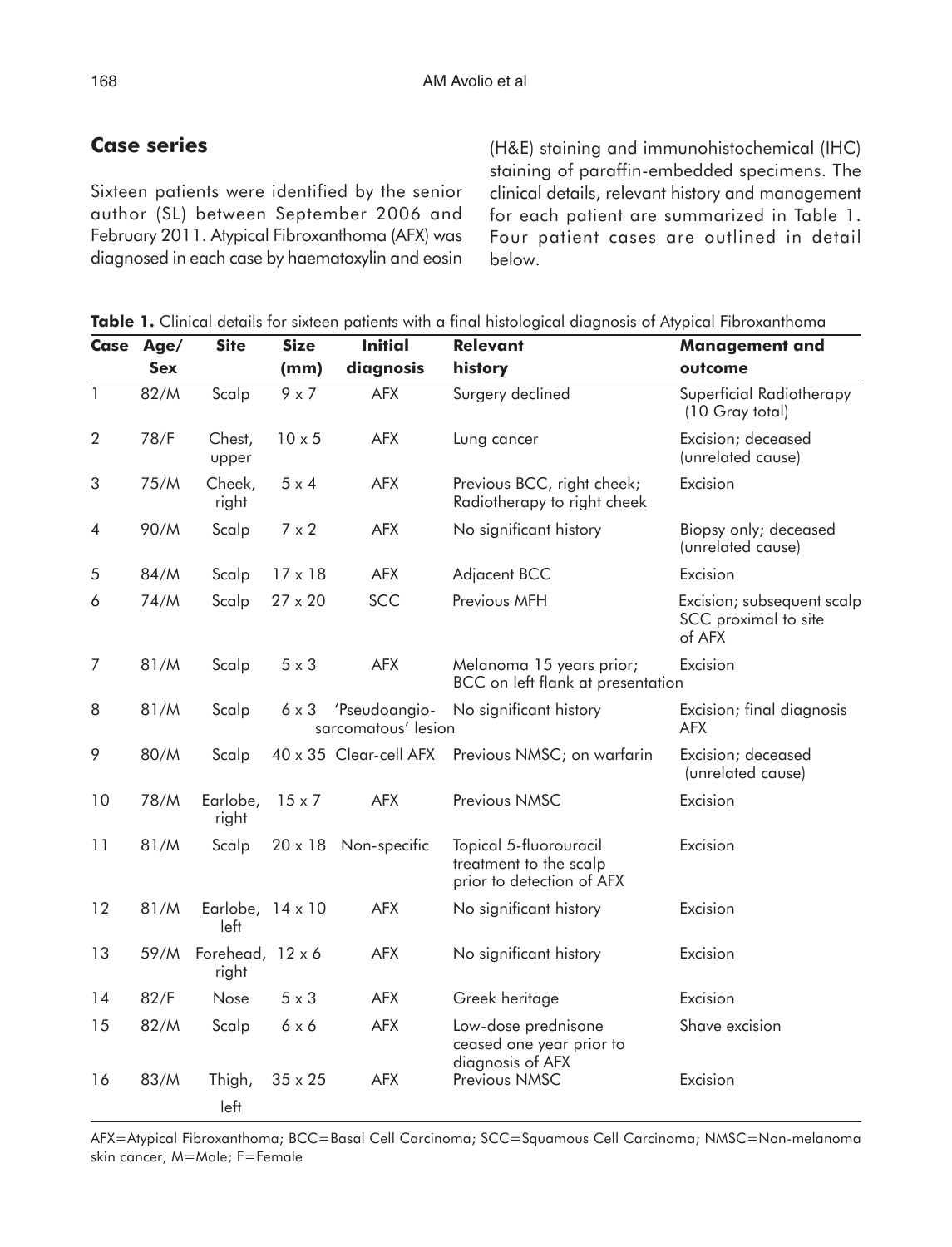#### *Case 1*

An 82-year-old male presented with a 9 x 7 mm lesion on his scalp. A diagnosis of AFX was based on IHC staining that was positive for CD10, and negative for cytokeratins and melanoma markers. The patient declined surgical excision for personal reasons; therefore, superficial radiotherapy was administered (2 Gy per fraction over 5 days). Treatment was effective and the patient has remained free of recurrence.

#### *Case 6*

A 76-year-old male presented with a 2 cm nodular lesion posterior to an excision site of an AFX that developed five years prior. Although the new lesion was thought clinically to be a resolving keratoacanthoma, H&E staining of the biopsy demonstrated features consistent with a squamous cell carcinoma (SCC). Wide local excision with split skin graft was performed to achieve complete tumour removal with clear margins. Subsequent analysis of this specimen revealed a poorly circumscribed spindle cell malignancy located in the dermis. IHC staining was negative for cytokeratin, S-100, and CD99, consistent with a diagnosis of AFX.

### *Case 8*

A 79-year-old male patient presented with a 6 mm crusted, scalp lesion. The lesion was described as pseudoangiosarcomatous in appearance on biopsy, and the lesion was excised. IHC staining revealed positive staining for CD68 and CD10, weak positive staining for CD31, and negative staining for CD34 and Factor XIIIa, consistent with a diagnosis of AFX.

#### *Case 11*

An 81-year-old male presented with an anterior scalp lesion following topical 5-fluorouracil (5-FU) treatment for advanced actinic damage of the scalp. His background history included seborrheic dermatitis of the scalp that had recently been treated with appropriate topical therapy. An initial biopsy of the scalp lesion, which was performed following treatment failure with topical 5-FU, was non-specific. A second biopsy demonstrated features suggestive of AFX, and subsequent widelocal excision confirmed the diagnosis of AFX. At time of follow-up, the treated area was clinically disease-free.

The mean age of the study cohort was 79.4 years (range 59 to 90 years). Fifteen Caucasian patients with Fitzpatrick type I-II and one non-Caucasian patient with Fitzpatrick type III skin each presented with a solitary nodule on sun-damaged skin. There were no recurrences or treatment complications reported by the thirteen patients who remained alive at the time of writing of this case series. The other three patients eventually died of causes unrelated to their skin tumours.

## **Discussion**

Fifty years ago, Helwig coined the term "atypical fibroxanthoma" to describe a solitary, cutaneous nodule with histological features of an aggressive tumour that followed a benign clinical course.<sup>1</sup> Two years later, Bourne described 13 cases of "paradoxical fibrosarcoma of skin" in Australia.<sup>2</sup> These tumours had anaplastic microscopic features and yet evolved in a benign manner.

Epidemiological data on the prevalence of AFX is scarce. A recent survey of rare, non-melanoma, non-epithelial tumours identified AFX as the most frequent of 43 skin tumours reported. In this study, AFX occurred in one-third of cases, more than twice the rate as dermatofibrosarcoma protuberans, the next most common nonepithelial tumour identified.<sup>3</sup> In Australia, one hundred cases of AFX were reported from a single dermatopathology practice between 1996 and 1999.4

AFX typically presents as a rapidly growing, fleshcoloured or erythematous nodule, in chronically sun-damaged skin on the head and neck of an older patient (Figure 1). This tumour is usually solitary, may be ulcerated, and is rarely over three centimeters in diameter (Figures 2-4). AFX may also present as a slow-growing nodule on sun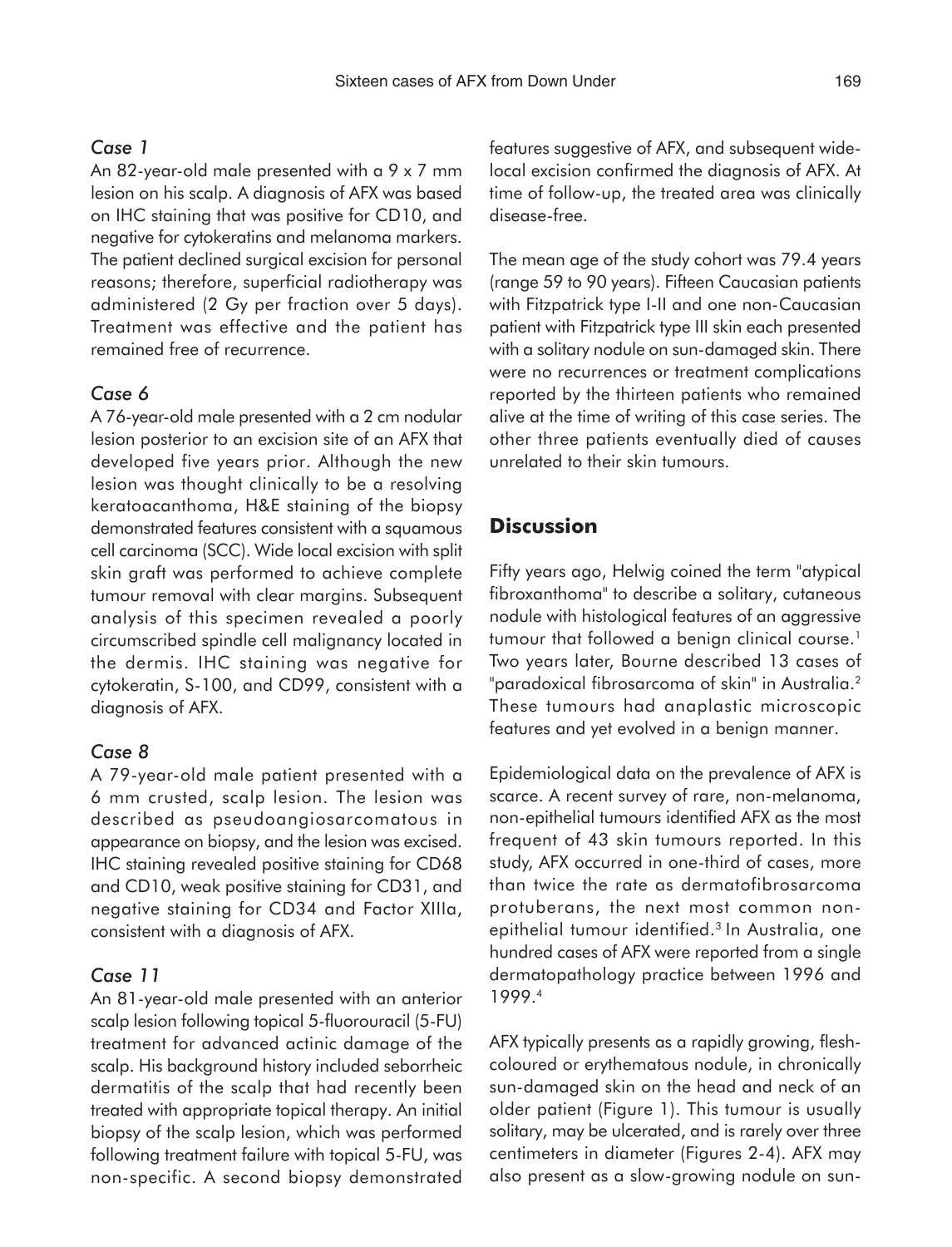protected areas on the trunk and lower extremities (Figure 5), usually in younger patients.5

Our case series is consistent with previous reports that AFX occurs twice as often in males than females, and almost exclusively in Caucasian patients between 40 and 79 years of age.<sup>6,7</sup> However, as the patient of Greek heritage illustrates in case 14, AFX can also develop in non-Caucasian skin. Moreover, it should be noted that AFX can also occur on the external ear (Figure 1) and lower limbs (Figure 5). Our cases draw attention to the importance of thorough examination of all skin areas in fair-skinned patients, including acral body sites.

Variants of AFX include clear cell, osteoclastic giant cell, granular cell and pigmented AFX.8 Our patient in case 7 presented with a clear-cell variant of AFX (Figure 6). Although metastases of AFX are exceedingly rare, we note a case report of peritoneal metastasis of clear-cell AFX.<sup>9</sup> There have also been reports of AFX metastasizing to lymph node, liver, peritoneum and lung, including two cases of perineural and intraneural invasion in Australia.10,11 Recurrence rates between 5% and 7% have been reported, with tumours developing between three and 12 months following excision. However, these are most likely due to residual tumour regrowth rather than actual recurrence.<sup>12</sup> At the time of writing, the first patient recruited in



**Figure 1.** Atypical Fibroxanthoma (AFX) on the left earlobe.



**Figure 2.** AFX on the scalp with marked surrounding diffuse solar damage.



**Figure 3.** AFX on the scalp, clinically resembling a basal cell carcinoma.



**Figure 4.** AFX on the scalp with features simulating a seborrheic keratosis.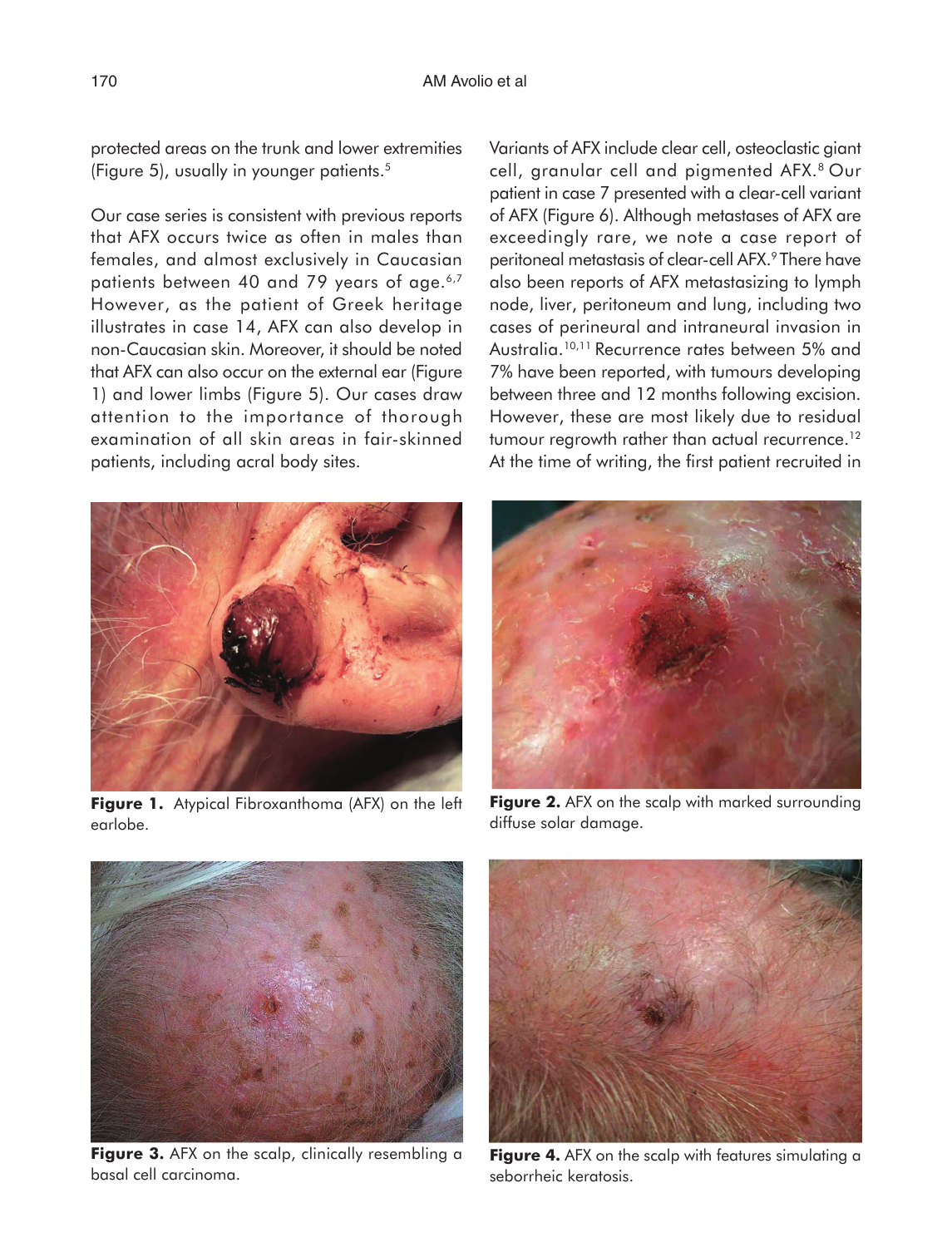



**Figure 6.** AFX on the scalp; clear-cell variant. Patient **Figure 6.** AFX on the scalp; clear-cell variant. Patient **Figure 5.** AFX on the left thigh. had been on anti-coagulation therapy.

September 2006 remains alive and well, with no recurrence and no new lesions.

#### *Pathogenesis*

The pathogenesis of AFX has been suggested to be a reparative or reactive process developing as a result of chronic, cutaneous solar injury.13 For over two decades, AFX has been considered an inflammatory reactive process associated with solar damage, irradiation, and/or previous trauma.14 Mutations in the p53 tumour suppressor gene, which are common but not exclusive to UV-induced neoplasia, have recently been demonstrated in AFX.15 In addition, previous reports of AFX in patients with internal malignancy have suggested that a defective host immune response due to malignancy or chemotherapy may also account for aberrant tumour behaviour.<sup>16</sup> Six patients in this series presented with a history of basal cell carcinoma (BCC) or squamous cell carcinoma (SCC). One patient also had a past history of cutaneous melanoma.

Immune-deficiency or immune-suppression may be contributory in some patients. Indeed, multiple AFX have been reported in a subset of immunocompromised patients. A recent case of multiple AFX in a cardiac transplant patient on high-dose immunosuppression highlights the

need to consider AFX for rapidly-growing tumours in this sub-group of patients.<sup>17</sup> Due to the acknowledged importance of solar irradiation in its pathogenesis, and rising evidence of a contributing role of immune suppression, the term "atypical" seems ambiguous and confounding. Indeed, our sixteen cases appear more typical than atypical in nature, given our current understanding of this tumour. All tumours have appeared on body sites of older patients exposed to extensive solar irradiation.

So what's in a name? The unfortunately ubiquitous misnomer, 'Hutchinson's Melanotic Freckle' clearly highlights the risks of a pervasive and misleading name. This malignant tumor, now known as 'Lentigo Maligna' is certainly not benign, as its outmoded name suggested. Consequently, we would like to introduce the novel and meaningful nosology, "*Reactive Fibroxanthoma*" to more accurately reflect our current understanding of the pathogenesis of AFX as a reactive proliferation of spindle cells, most commonly due to a photogenic insult. By doing so, we hope to generate further research interests and refocus clinical attention on this photogenic wonder.

#### *Histopathology*

AFX presents as an unencapsulated dermal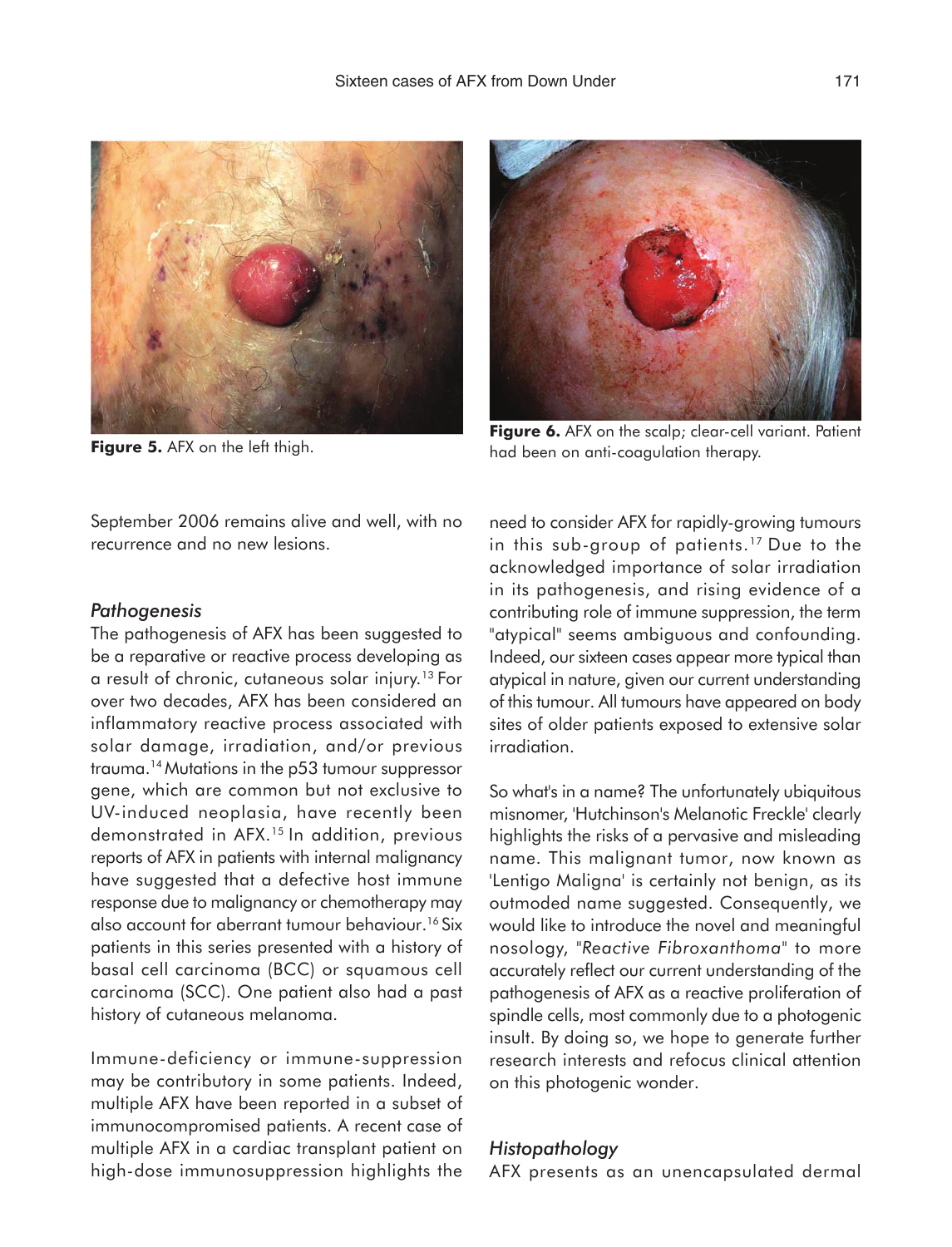tumour, composed of large, spindle-shaped cells arranged in a haphazard fashion (Figure 7). Saucerization biopsy – that is, wide shave biopsy − is an alternative sampling technique that permits evaluation of the dermal-epidermal junction, including peripheral edges of the lesion, where there may be diagnostic clues. This technique is useful to distinguish squamous cell carcinoma (SCC) or in-situ melanoma, but prevents histological assessment of tumour depth.

The principle of diagnosing AFX remains one of exclusion: a negative IHC staining for melanom marker S-100 protein and the epithelial protein keratin form the cornerstone of histological diagnosis. However, IHC staining of AFX may b variable because tumour antigens ar unpredictably expressed, presumably due to the primitive and pleomorphic nature of the releva cells. Our series emphasizes the difficulty distinguishing these lesions from other commo cutaneous tumours. One lesion (case 6) was initially described as a resolving keratoacanthom on clinical inspection, but H&E staining of the biopsy sample demonstrated features of an SCC Subsequent histological examination of the excise lesion revealed a poorly-circumscribed, spind cell dermal tumour. IHC staining was negativ for cytokeratin, S-100 and CD99, confirming the final diagnosis of AFX.

### *Differential diagnoses*

Clinical differential diagnoses of AFX are listed in Table 2. Cutaneous SCC is the most common nonmelanoma skin cancer of the head and neck. While SCC is a malignant tumour of keratinocytes arising within the stratified squamous epithelium, AFX is a non-epithelial, dermal tumour.<sup>18</sup> The distinction between poorly differentiated SCC and

|               | Table 2. Clinical differential diagnoses of Atypical |  |
|---------------|------------------------------------------------------|--|
| Fibroxanthoma |                                                      |  |

| ١a<br>in<br>al | Epithelial cell origin<br>Squamous cell carcinoma (SCC)<br>Basal cell carcinoma (BCC) |  |  |  |  |  |
|----------------|---------------------------------------------------------------------------------------|--|--|--|--|--|
| òе             | Keratoacanthoma (KA)                                                                  |  |  |  |  |  |
| e<br>١e        | Non-epithelial cell origin<br>Dermatofibrosarcoma protuberans                         |  |  |  |  |  |
| nt             | Malignant fibrous histocytoma (MFH)                                                   |  |  |  |  |  |
| in             | Merkel cell carcinoma                                                                 |  |  |  |  |  |
| 'n             | Leiomyosarcoma                                                                        |  |  |  |  |  |
| <b>IS</b>      | Angiosarcoma                                                                          |  |  |  |  |  |
| ١a             | Melanoma                                                                              |  |  |  |  |  |
| ١e             | Nodular melanoma                                                                      |  |  |  |  |  |
| Ξ.             | Desmoplastic melanoma                                                                 |  |  |  |  |  |
| эq             | Amelanotic malignant melanoma                                                         |  |  |  |  |  |
| le             | Other                                                                                 |  |  |  |  |  |
| /e             | Cutaneous metastases of internal malignancy                                           |  |  |  |  |  |
| $\sim$         | Kaposi's Sarcoma                                                                      |  |  |  |  |  |

Seborrheic Keratosis



**Figure 7.** Atypical Fibroxanthoma, Case 7. (A) The tumour is dermal based, and does not involve the overlying epidermis (H&E stain, 100x). (B) The tumour is composed of pleomorphic, spindled and epithelioid cells which are mitotically active (H&E stain, 400x).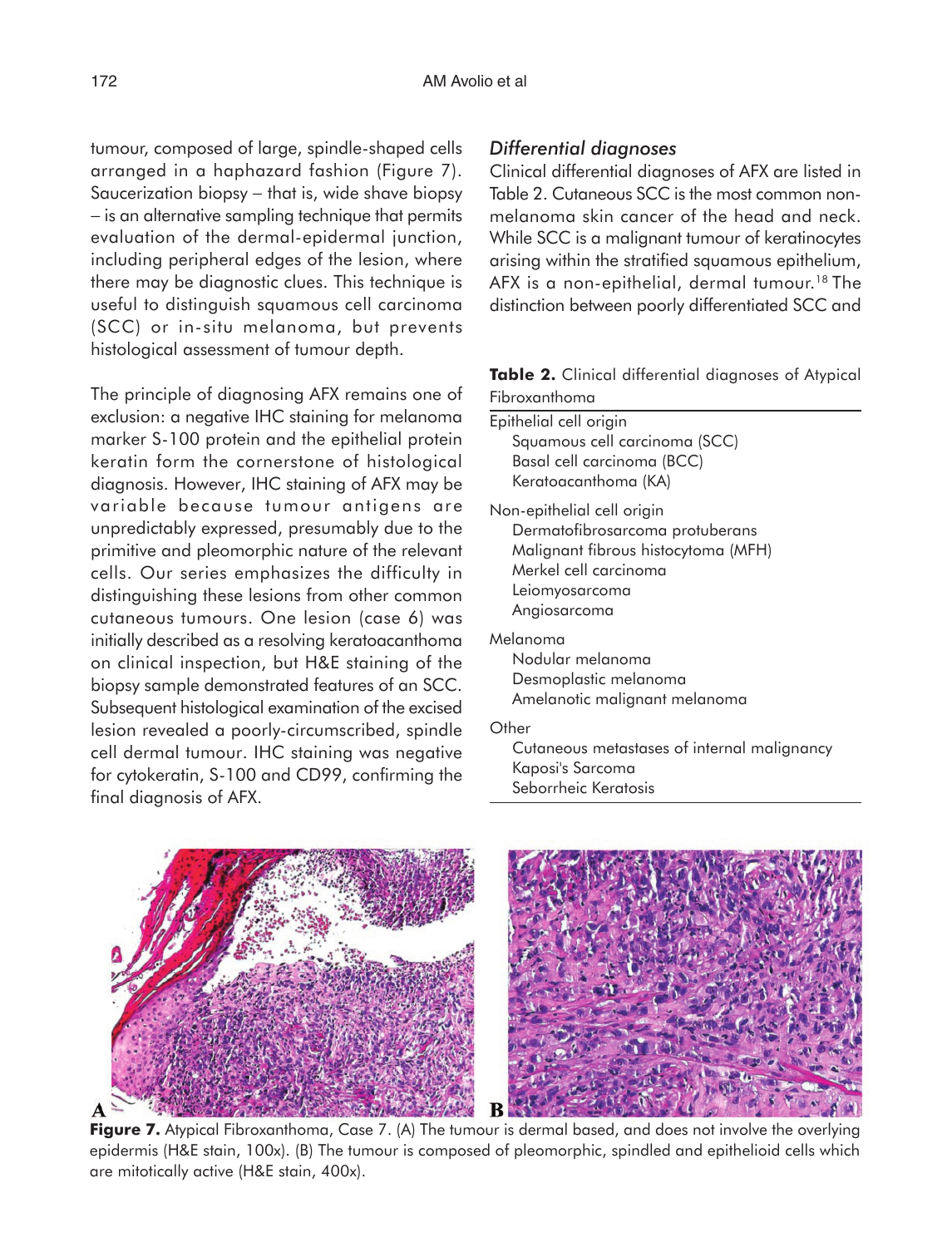AFX can be difficult on histology alone. Key features favouring SCC include involvement of the overlying epidermis and an epithelial architectural pattern, often limited to the superficial portion of the tumour. Possible pitfalls in diagnosing AFX by H&E alone include lack of sampling of the junctional component of an ulcerated or fragmented specimen, and pseudoepitheliomatous squamous hyperplasia that may supervene following a biopsy.

AFX parallels KA as a controversial tumour that is often mistaken for SCC. KA has been regarded as a well-differentiated form of SCC that commonly presents on the head and neck and may spontaneously resolve.<sup>19</sup> While clinical similarities between KA and primary SCC justify surgical excision with adequate margins, superficial radiotherapy has been demonstrated as an effective treatment option in selected patients presenting with KA and well-differentiated SCC.<sup>20</sup> Cutaneous metastasis of internal malignancy continues to be an occult problem that may be overlooked in the differential diagnosis of head and neck tumours. In a large meta-analysis of 20,000 cancer patients, the incidence of cutaneous metastases on the neck, scalp, and face was 11%, 7%, and 5%, respectively.<sup>21</sup>

Malignant fibrous histiocytoma (MFH), the most common malignant soft tissue tumour, may be distinguished from AFX by its depth of involvement and necrosis.22 Merkel cell carcinoma, an aggressive neuroendocrine cutaneous neoplasm, also presents on sun-damaged skin of older people.23 Amelanotic melanoma has distinctive cellular nesting pattern on histology, as well as IHC stains of melanin, and electron microscopic features of melanocytic organelles and/or pigment.24 Classic Kaposi's sarcoma (KS) commonly presents in older males as firm, purple nodules, which may be difficult to distinguish from pigmented AFX.25

#### *Treatment*

It has generally been accepted that the first line treatment of AFX is local surgical excision down to subcutaneous tissue,<sup>26</sup> with superficial radiotherapy as a useful adjunct. Superficial radiotherapy is recognized as an important treatment modality for non-melanoma skin cancers in Australia. Other lesions such as plantar warts, classic KS, and lentigo maligna, have also been successfully treated with radiotherapy.27,28 Although no clear effectiveness data currently exist for radiotherapy as treatment of AFX, response rates are likely to be similar to cutaneous SCC: rates over 90% are reported in tumours less than three centimetres in diameter.29 Superficial radiotherapy may offer an effective therapeutic adjunct for AFX in a subset of older patients who are unable to undergo surgery. However, at present, no clinical treatment guidelines exist. Evidence-based recommendations of optimal treatment margins and duration of follow-up are keenly awaited.

Most dermatologists agree that chronic sun exposure plays a key role in the pathogenesis of AFX. Accordingly, it is curious and a wonder that they are usually solitary rather than multiple, as is the case with solar keratoses. In light of the current understanding of the pathogenesis of AFX as a reparative process, we propose the alternative nomenclature of *Reactive Fibroxanthoma* to incorporate the pathogenic role of solar radiation and defective immunity. After half a century of being under-exposed, we feel that this skin tumour deserves a new name and a fresh look!

## **Conclusion**

While relatively rare, AFX remains an important skin tumour in a sun-drenched country such as Australia. Under-diagnosis and at times excessive treatment of this tumour are of concern in dermatology, cancer medicine and general practice. Excision is the treatment of choice and radiotherapy is an effective treatment option for selected patients. There is a need for further studies to provide epidemiological data that will underpin the development of clinical treatment guidelines. In addition, this case series demonstrates the